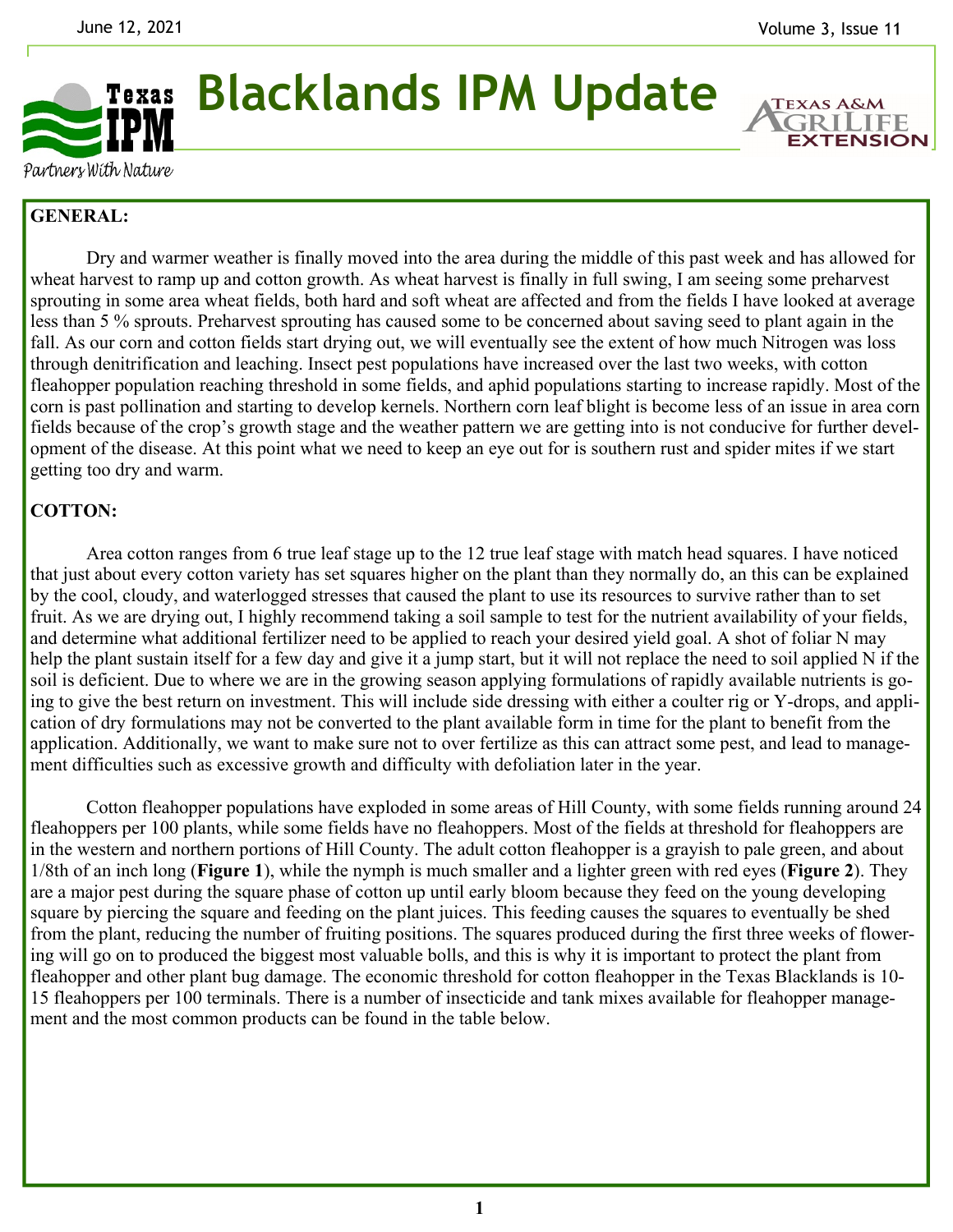

**Figure 1.** Adult cotton fleahopper. Photo credit: James Smith, Mississippi State University, Bugwood.org



**Figure 2.** Cotton fleahopper nymph. Photo credit: Xandra Morris

| Insecticide (trade name)                                                         | <b>Lb</b> active<br>ingredient<br>per acre | <b>Amount of</b><br>formulated<br>product per<br>acre | <b>Acres treated</b><br>per gal or lb<br>of formulated<br>product | <b>Mode of action</b><br>group (*IRAC) |
|----------------------------------------------------------------------------------|--------------------------------------------|-------------------------------------------------------|-------------------------------------------------------------------|----------------------------------------|
| Acephate <sup>1</sup><br>(Orthene 97, Acephate 90,<br>generics)                  | 0.24                                       | 4oz                                                   | 4                                                                 | 1 <sub>B</sub>                         |
| Acetamiprid <sup>1</sup><br>(Intruder Max 70WP/<br><b>Strafer Max, generics)</b> | $0.026 - 0.048$                            | $0.6 - 1.1$ oz                                        | 26.67-14.55                                                       | 4A                                     |
| Dicrotophos <sup>1</sup><br>(Bidrin 8EC, generics)                               | $0.25 - 0.5$                               | $4-8$ fl oz                                           | $32 - 16$                                                         | 1B                                     |
| Flonicamid<br>(Carbine 50WG)                                                     | $0.054 - 0.089$                            | $1.7 - 2.8$ oz                                        | $9.41 - 5.71$                                                     | 29                                     |
| Imidacloprid <sup>1</sup><br>(Alias 4F, Admire Pro,<br>generics)                 | $0.031 - 0.063$                            | $1-2$ fl oz                                           | $128 - 64$                                                        | 4A                                     |
| Oxamyl<br>(Vydate C-LV 3.77)                                                     | $0.125 - 0.5$                              | $8-32$ fl oz                                          | $16 - 4$                                                          | 1A                                     |
| Thiamethoxam<br>(Centric 40WG)                                                   | $0.031 - 0.063$                            | $1.25 - 2.5$ oz                                       | $12.8 - 6.4$                                                      | 4A                                     |
|                                                                                  |                                            |                                                       |                                                                   |                                        |

<sup>1</sup> Rates vary depending on product and formulation.<br>\*IRAC = Insecticide Resistance Action Committee (1A = Carbamates, 1B = Organophosphates, 4A = Neonicotinoids, 29 = Flonicamid)